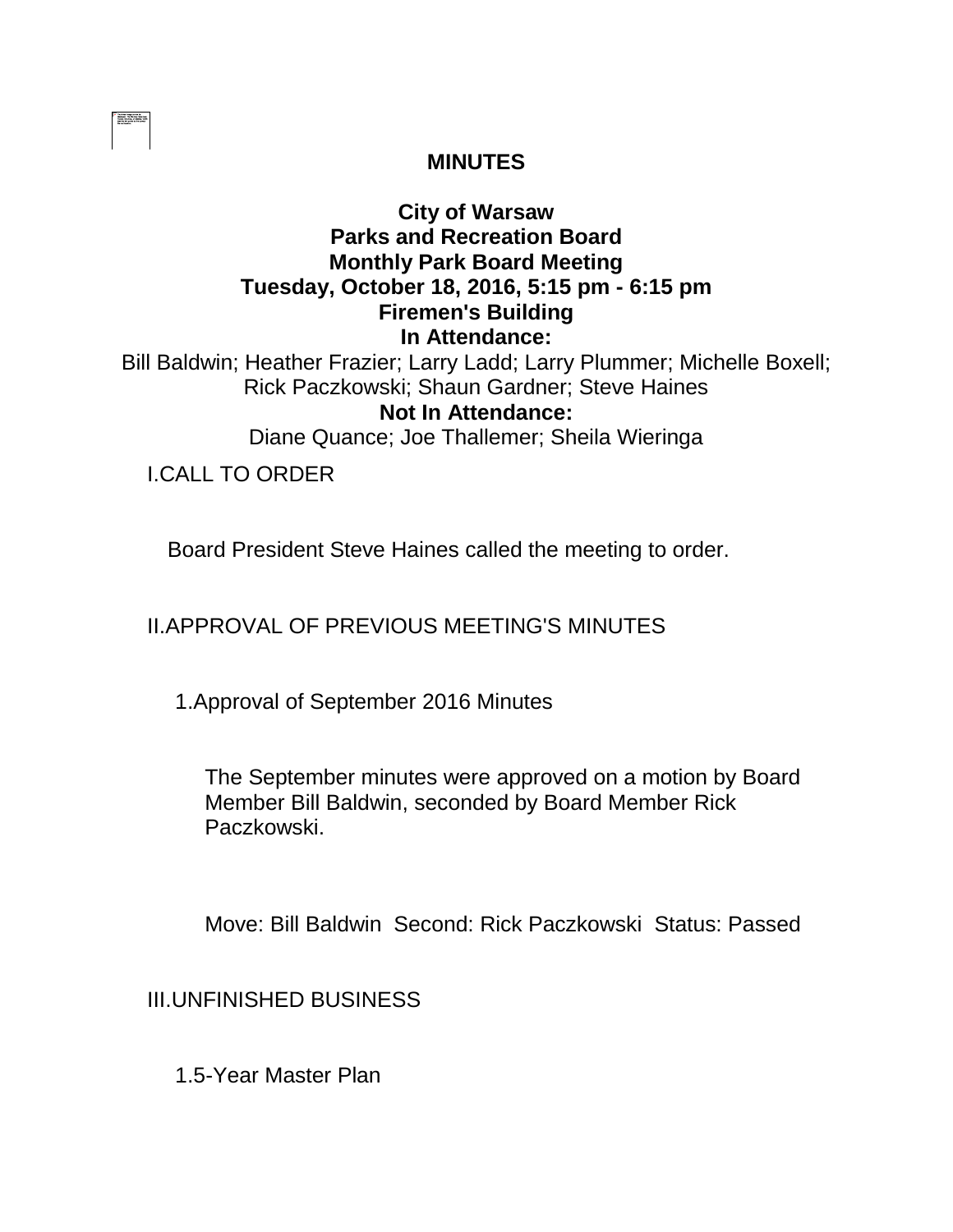\*\*\*Public Meeting\*\*\*

Pat Brown from Sitescapes, Inc., presented the first aspect of the 5-year master plan, the action plan, during the public meeting. The action plan is a list of park improvements, divided by year with an estimation of costs on what those improvements would cost for that particular year. In 2017, some of the projects proposed to receive improvements are based off being the recipient of the OCRA Grant. Meaning if we are not ultimately chosen as the recipient, some items on the action plan may be adjusted to accommodate the park budget. Based off the current proposed items, there is an estimated cost of \$1,253,000.00 associated with the improvements.

The second aspect of the 5-year master plan entails the maintenance plan portion. This is what Pat Brown along with Maintenance Director Shaun Gardner will be focusing on in the next few weeks. The overall deadline to turn in the completed Master Plan to the DNR is April 15, 2017.

### 2.OCRA Grant Update

Superintendent Larry Plummer informed the Park Board that Kathleen Weissenberger, Consultant with KW, advised that our OCRA Grant application has been turned in on Friday, October 14, 2016. There are a total of 8 other applicants that have also applied for the Grant. The final decision on who receives the OCRA Grant is within the first 2 weeks of December 2016.

#### 3.Ice Rink/Office Facility Update

Superintendent Plummer advised that the Board of Works recently approved the contract with MAI Architects, who will be performing the preliminarily conceptual architectural planning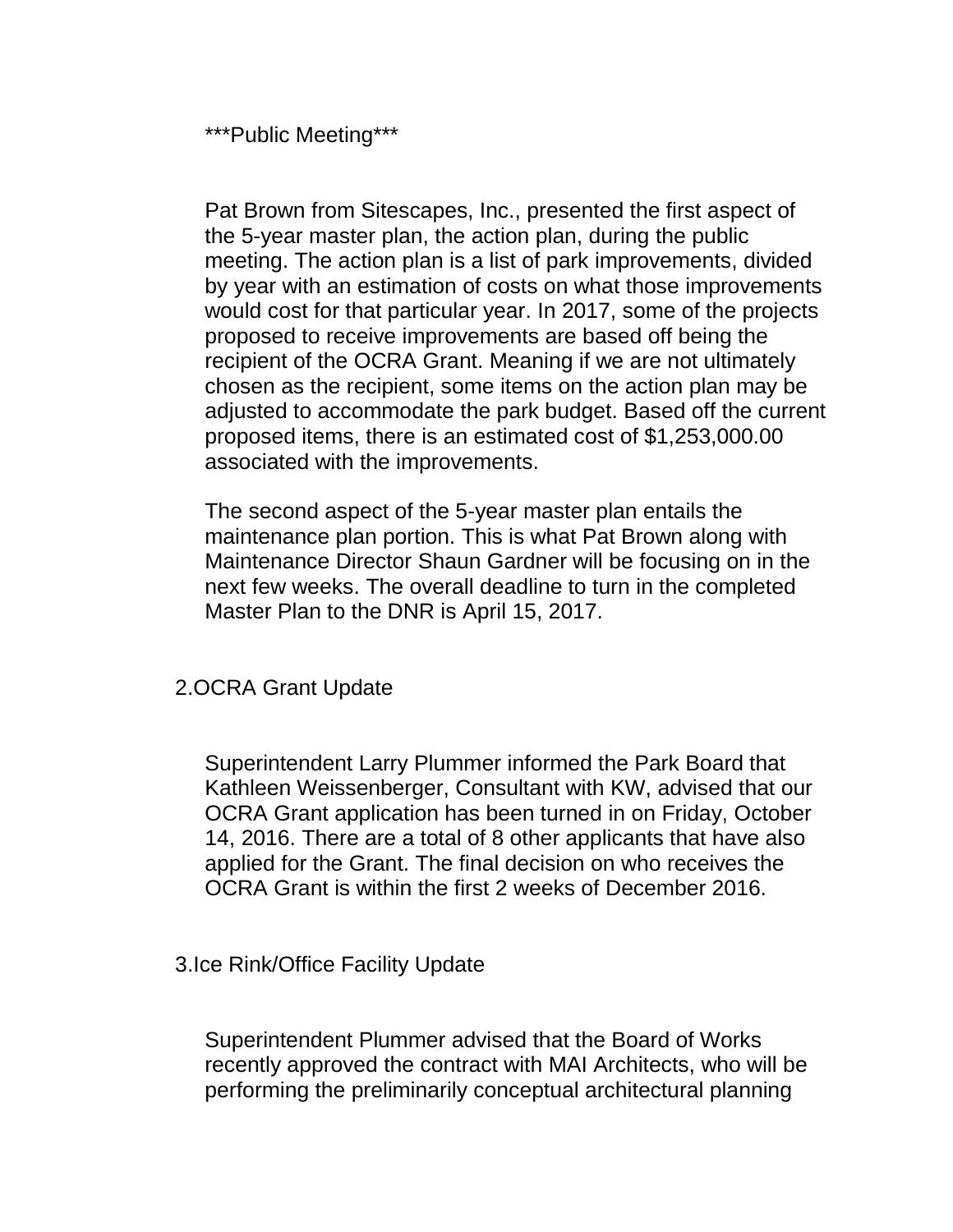and design services for the proposed ice skating rink.

MAI's "scope of work encompasses the conceptual design of a new ice skating rink, park offices; including public restrooms, fire pit, warming area at Center Lake Park, with consideration for future park office expansion and support spaces for operational uses for all seasons. MAI Architects will work with Warsaw Parks Department, Warsaw Planning Department and any other entity appointed to this project to evaluate potential site(s) and construction methods available based on cost and programmatic requirements set forth by the client working with MAI. MAI, working with said departments, will make recommendations and develop the overall conceptual design. Consideration for construction methods and operational costs will also be evaluated and an initial estimate of costs provided with this scope."

Superintendent Plummer wanted to clear up a few of the false statements that have been said or published reference the ice skating rink. As of this time, this is just a proposed idea and is not set in stone to occur. There are a lot of things that need to be considered during this time to see if it is even a feasible option. After the cost analysis and other steps are completed, then an educated decision can be made whether or not to continue with the project or if, for the Warsaw area, it is just not an ideal scenario to occur.

### IV.NEW BUSINESS

### 1.Winter Preparations

Maintenance Director Shaun Gardner stated that the winterization process has started in the parks including, cleaning up the campground from summer use, removing courtesy piers and lifeguard stands, blowing out the water lines, and prepping the restrooms. In about 1-2 weeks the process should be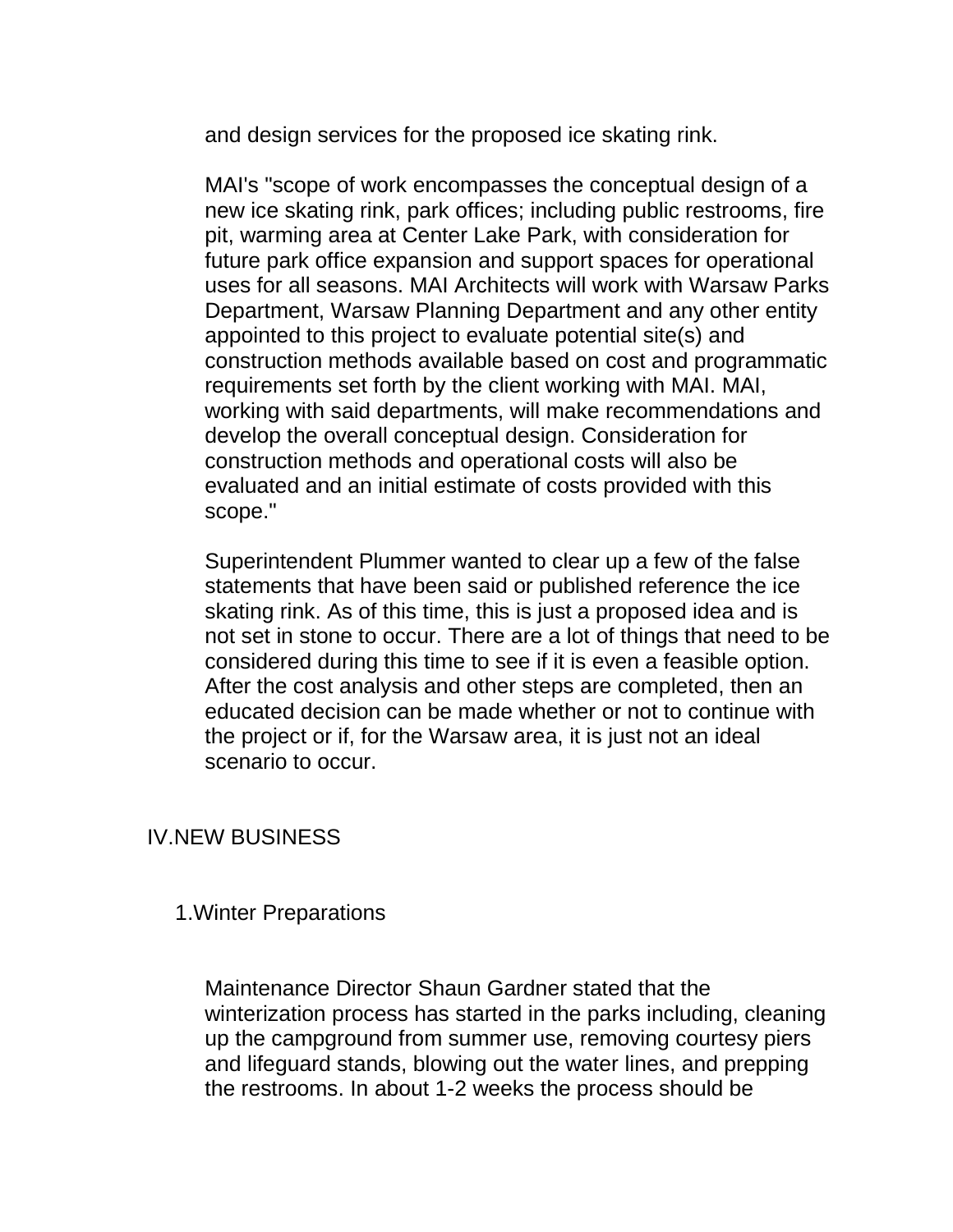completed. After that, the maintenance staff will start going through the Christmas lights and getting them ready and replacing/fixing them for our Light up the Night Displays. They will also be resurfacing the picnic and sawhorse tables that were used during the summer seasons.

### 2.Fall/Winter Activities

Superintendent Plummer advised that the Fall Family Fun event was successful this year and Recreation Director Wieringa even added numerous new events such as the straw maze and pumpkin carving. Fall events other than Zumba are finished and now the focus has shifted to our winter events such as Light up the Night, Letters from Santa and Christmas Countdown.

## V.OTHER MATTERS TO COME BEFORE THE BOARD

Superintendent Plummer also informed the Park Board that some repairs have been made to the Glover Pavilion, primarily the stage wings, where the speakers are placed during concerts. Due to weather exposure and deterioration, the wings have been repaired and are back in good condition. Also at the Pike Lake Campground, the main service wire feeding all campsites was replaced to allow 50 amp capability to camping sites.

VI.MEETING REVIEW

VII.ADJOURNMENT

There being no further matters to come before the board, the meeting was adjourned.